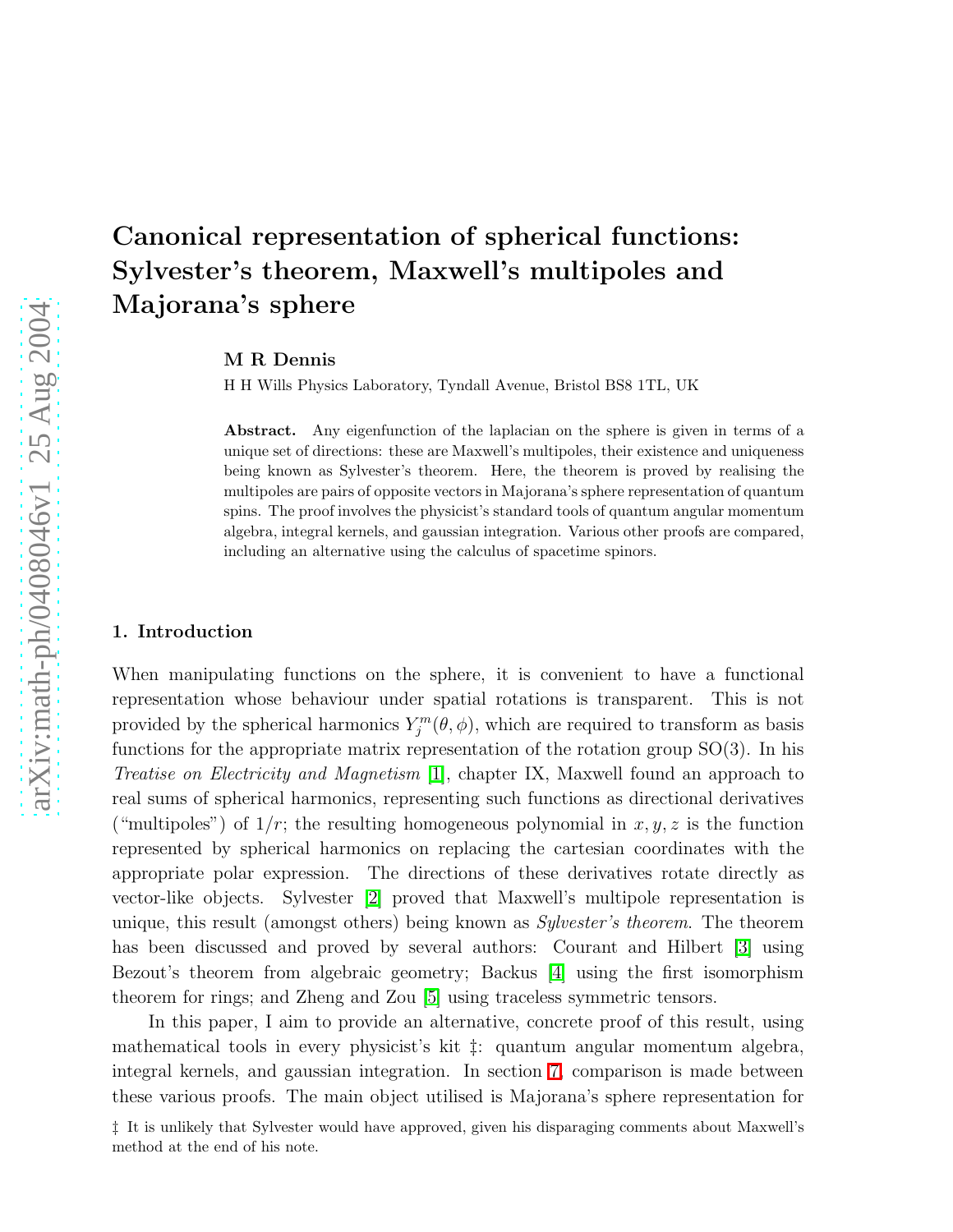quantum spins  $[6]$ . In this representation, a spin state (of definite spin j) is represented by  $2j$  points (unit vectors) on the Riemann sphere, generalising the familiar Bloch sphere representation for spin 1/2. Majorana himself introduced his sphere representation to aid calculation of transition probabilities in quantum mechanics [\[6\]](#page-15-5). It has been popularised more recently by Penrose  $[7]$ ,  $[8]$  (particularly appendix C), and has been used to describe

some Bell-type inequalities [\[9\]](#page-15-8), to quantify chaos and calculate geometric phases for high quantum spins [\[10,](#page-15-9) [11\]](#page-15-10), and characterise polarization in 3-dimensional electromagnetic and other fields [\[12,](#page-15-11) [13\]](#page-15-12). The main objective of the present work is to demonstrate that in the special case of a real state of fixed spin, the Majorana vectors are the Maxwell multipole directions. Majorana's representation is more general, applying to both integer and noninteger spins and complex functions, but does not, in general, have the concrete multipole interpretation described below.

Maxwell's multipole representation represents a real function  $f(\theta, \phi)$ , with definite angular momentum  $j(j+1)$  - that is, it is eigenfunction of the laplacian on the unit sphere with eigenvalue  $-j(j + 1)$  - as the direction-dependent part of a multipole derivative; i.e. there are j unit vectors  $u_1, \ldots, u_j$  such that

$$
f = D_{\mathbf{u}_1} \dots D_{\mathbf{u}_j} \frac{1}{r},\tag{1.1}
$$

<span id="page-1-0"></span>where  $D_{u_i}$  represents the directional derivative operator  $u_i \cdot \nabla$ , and  $r = \sqrt{x^2 + y^2 + z^2}$ . It is, of course, straightforward to show that a function of this form is an eigenfunction of the laplacian (see, for instance, [\[14\]](#page-15-13), section 28); however, it requires more work to show that any eigenfunction can be put into this form - this is Sylvester's theorem.

A more useful form of [\(1.1\)](#page-1-0) is obtained by finding the derivatives explicitly, then expressing geometrically in terms of vectors (e.g. via a homogeneous polynomial representation in cartesian coordinates  $x, y, z$ ). In effect, the directional derivatives are replaced by scalar products with the corresponding vector, and there is an additional term consisting of  $r^2$  times a complicated combination F of the components of the  $u_i$ ,

$$
f(\theta, \phi) = C(\mathbf{u}(\theta, \phi) \cdot \mathbf{u}_1) \dots (\mathbf{u}(\theta, \phi) \cdot \mathbf{u}_j) + r^2 F. \tag{1.2}
$$

<span id="page-1-1"></span>Here, the unit vector  $\mathbf{u}(\theta, \phi)$  is the point on the sphere given by the spherical coordinates  $\theta, \phi$ , and here and hereafter, C is an unspecified constant factor. The equivalence between the representations [\(1.1\)](#page-1-0) and [\(1.2\)](#page-1-1) is demonstrated in [Appendix A](#page-12-0) using Fourier integration methods. The latter form of Sylvester's theorem will be proved here.

The Maxwell multipoles have simple forms for the real parts of the spherical harmonics  $Y_j^m(\theta, \phi)$ : for zonal harmonics  $(m = 0)$ , the j multipoles are aligned in the z-direction, whereas the tesseral harmonics  $(m > 0)$  have m multipoles in the xyplane arranged in a regular 2m-gon, and the remaining  $j - m$  aligned in the z-direction. A further simple example is the case when  $j = 2$ , where the function is equivalent to a traceless symmetric tensor. On adding a sufficiently large, arbitrary constant times the identity matrix, f can be represented geometrically by an ellipsoid: the two planes in which the projections of the ellipsoid are circular are perpendicular to the Maxwell multipoles in this case.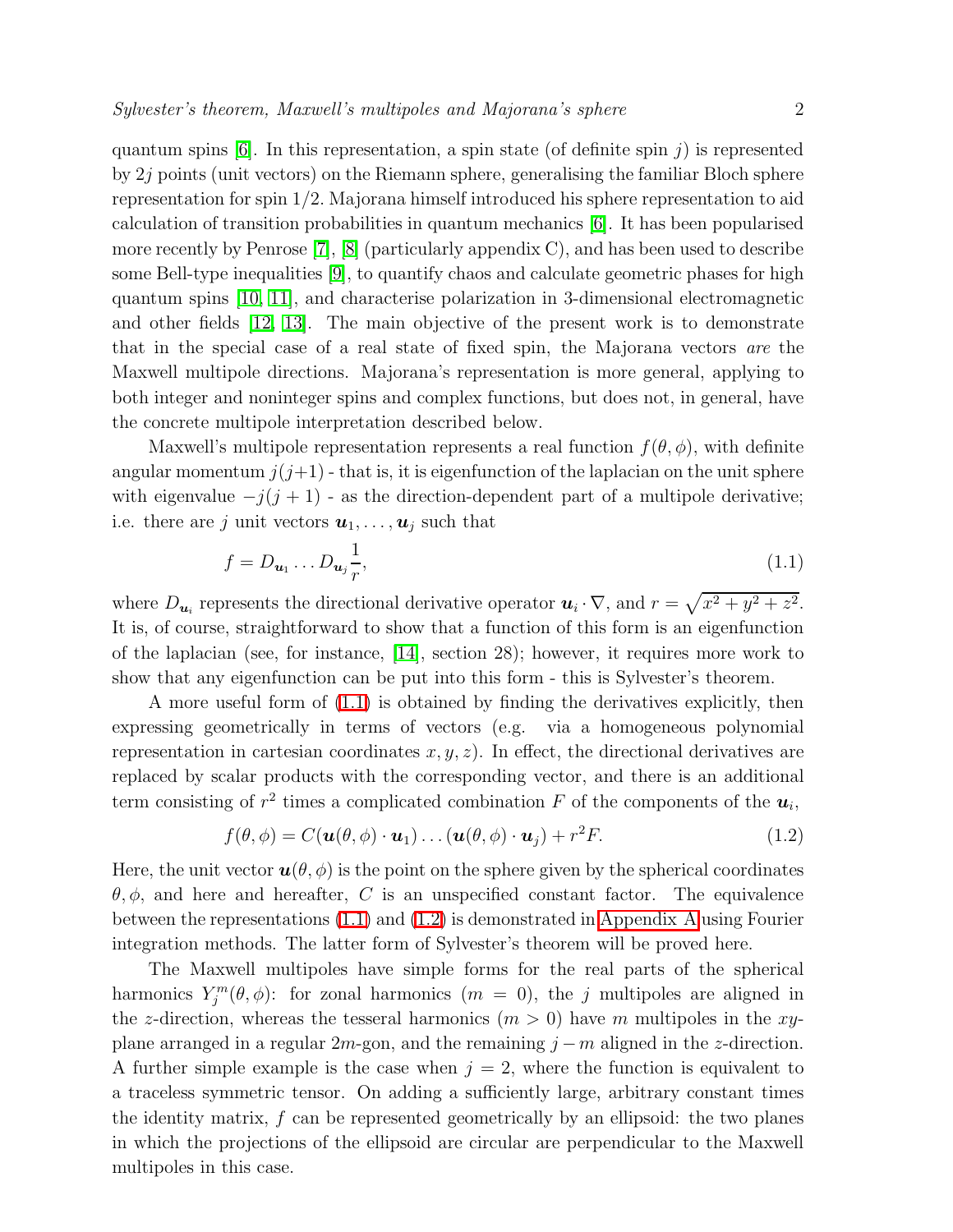# 2. Quantum notation, spherical harmonics and spin coherent states

Notation from the quantum mechanics of spin will be used, although it applies for general functions on the sphere. This provides a convenient representation of the linear algebra of the underlying mathematical structures, i.e. the irreducible representations of the rotation group SO(3) and the special linear group  $SL(2,\mathbb{C})$ .  $|\psi\rangle$  denotes an abstract ket state with definite integer or half-integer spin  $j$ , fixed once and for all (i.e. it is an eigenket of total angular momentum  $\hat{J}^2$ ). j will be assumed to be an integer unless stated otherwise.

With respect to a certain coordinate frame,  $|\psi\rangle$  may be written

$$
|\psi\rangle = \sum_{m=-j}^{j} \psi_m |m, j\rangle, \qquad (2.1)
$$

where  $|m, j\rangle$  is an eigenket of the angular momentum component operator  $\hat{J}_z$  with eigenvalue m, and where no confusion will ensue,  $|m, j\rangle$  is written  $|m\rangle$ , and the same applies for the corresponding bras. The phase convention used is the standard Condon-Shortley convention given by applying successive raising operators to  $| - j \rangle$ . These states will often be rotated by 3-dimensional rotation operators; the rotation operator taking the unit vector in the  $+z$ -direction,  $\mathbf{u}(0)$ , to the unit vector  $\mathbf{u}(\theta,\phi)$ , is denoted  $\hat{R}_z(\phi)\hat{R}_y(\theta)$ . In terms of Euler angles, the vector is first rotated through  $\theta$  in the ydirection, then through  $\phi$  in the *z*-direction. The notation will be abused, and rotation of the corresponding bra-ket states will be represented by the same operators:

$$
\hat{R}_z(\phi)\hat{R}_y(\theta)|m\rangle = |m;\theta,\phi\rangle
$$
\n(2.2)

where the ket on the right hand side is an eigenket of the angular momentum component operator  $\mathbf{u}(\theta, \phi) \cdot \hat{\mathbf{J}}$  with eigenvalue m.

It may be shown, either from group theory [\[15\]](#page-15-14), or other methods [\[16,](#page-15-15) [17\]](#page-15-16), that for j integer or half integer, the rotation operator matrix elements (Wigner  $\mathcal{D}\text{-}$ functions) are given by

<span id="page-2-0"></span>
$$
\langle m|\hat{R}_z(\phi)\hat{R}_y(\theta)|m'\rangle = \mathcal{D}_{m,m'}^{(j)}(\phi\theta 0)
$$
  
=  $\exp(-\mathrm{i}m\phi)\sqrt{(j+m')!(j-m')!(j+m)!(j-m)!}$   

$$
\times \sum_{k} \frac{(-1)^{k-m'+m}c^{2j+m'-m-2k}s^{m-m'+2k}}{(m-m'+k)!(j+m'-k)!(j-m-k)!k!}
$$
(2.3)

where in the sum,  $c = \cos \theta/2$ ,  $s = \sin \theta/2$  and the index k runs through all integers with nonnegative arguments in the denominator factorials. Functions of spatial coordinates (i.e. in 'coordinate representation') depend on these matrix elements, as we shall see. Here and in the following, the active rotation convention of [\[17,](#page-15-16) [18\]](#page-15-17) will be used, rather than the passive convention of [\[15,](#page-15-14) [16,](#page-15-15) [19\]](#page-15-18).

A standard result (see, for example, [\[18\]](#page-15-17) equation 4.17a, [\[17\]](#page-15-16) equation (3.6.52)), on putting  $m' = 0$  in [\(2.3\)](#page-2-0) and conjugating, gives the 'fully folded' representation of the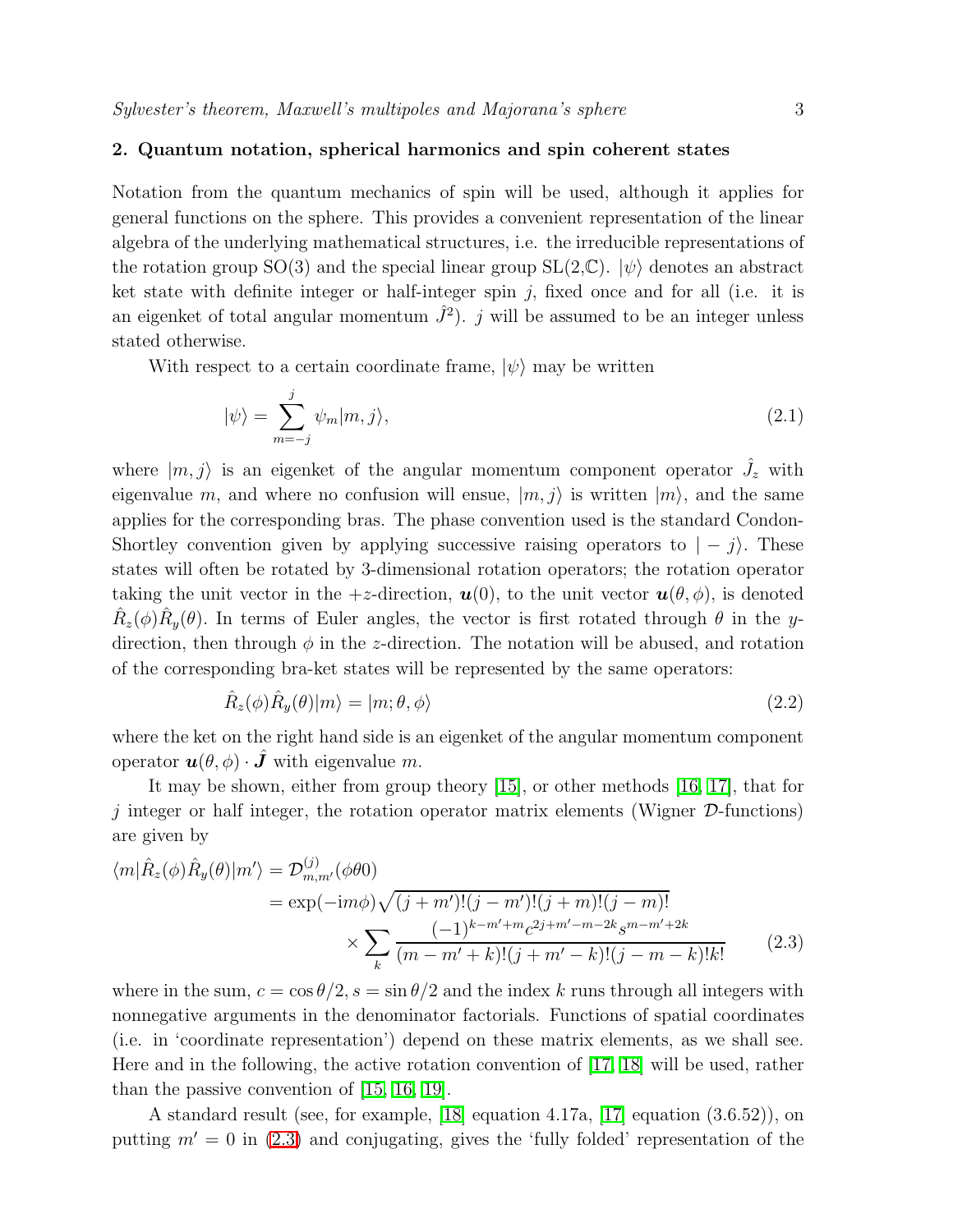ket  $|m\rangle$  as a spherical harmonic,

$$
\langle 0; \theta, \phi | m \rangle = \mathcal{D}_{m,0}^{(j)} (\phi \theta 0)^* = \sqrt{\frac{4\pi}{2j+1}} Y_j^m(\theta, \phi).
$$
 (2.4)

<span id="page-3-2"></span>The term 'fully folded' refers to the fact that the  $m' = 0$  state has been used in this representation; it is equivalent to mapping the spin states into basis functions for the rotation group  $SO(3)$ . This result gives an equivalence between general spin j states and functions decomposed in terms of spherical harmonics:

$$
\psi(\theta,\phi) = \langle 0;\theta,\phi|\psi\rangle
$$
  
=  $\sqrt{\frac{4\pi}{2j+1}}\sum_{m=-j}^{j} \psi_m Y_j^m(\theta,\phi).$  (2.5)

<span id="page-3-3"></span>Directions on the sphere, instead of being represented by the spherical coordinates  $\theta$ ,  $\phi$ , can be represented by the stereographic coordinate in the complex plane

$$
\zeta(\theta,\phi) \equiv \exp(i\phi) \tan \theta/2, \tag{2.6}
$$

which is a complex number (possibly  $\infty$ ) obtained by stereographic projection from the south pole. When the context is clear, this coordinate will be denoted simply by  $\zeta$ . It will often be useful to use this stereographic representation; when appropriate,  $|m; \theta, \phi\rangle$ shall be written  $|m; \zeta\rangle$ , etc. It is easy to find [\(2.3\)](#page-2-0) when  $m' = -j$  (and j is integer or half-integer), giving the *spin coherent state* [\[20\]](#page-15-19):

<span id="page-3-0"></span>
$$
\langle -j; \zeta | m \rangle = \exp(im \arg \zeta) \sqrt{(2j)!(j+m)!(j-m)!} \frac{(-1)^{j+m} c^{j-m} s^{j+m}}{(j+m)!(j-m)!}
$$

$$
= \sqrt{\frac{(2j)!}{(j+m)!(j-m)!}} c^{2j} \exp(-ij \arg \zeta) (-1)^{j+m} [\exp(i \arg \zeta) \zeta]^{j+m}
$$

$$
= \frac{\exp(-ij \arg \zeta)}{(1+|\zeta|^2)^j} (-1)^{j+m} \left(\frac{2j}{j+m}\right)^{1/2} \zeta^{j+m}.
$$
(2.7)

Thus, in the 'fully extended representation' (choosing  $m' = -j$ ),  $|m\rangle$  is represented as an m-dependent monomial of  $\zeta$  with positive power, times an m-independent function of  $\zeta$  and a numerical factor. For brevity, this numerical factor is written

$$
\mu_m \equiv (-1)^{j+m} \left( \begin{array}{c} 2j \\ j+m \end{array} \right)^{1/2}.
$$
\n(2.8)

<span id="page-3-1"></span>In the fully extended representation, states are written as coherent basis functions for the linear group  $SL(2,\mathbb{C})$ . A general ket is represented by its *Majorana function* [\[6,](#page-15-5) [8\]](#page-15-7)

$$
p_{\psi}(\zeta) \equiv \langle -j; \zeta | \psi \rangle
$$
  
= 
$$
\frac{\exp(-ij \arg \zeta)}{(1+|\zeta|^{2})^{j}} \sum_{m=-j}^{j} \psi_{m} \mu_{m} \zeta^{j+m}.
$$
 (2.9)

The function  $p_{\psi}(\zeta)$  is a polynomial in  $\zeta$ , times a prefactor which depends nonanalytically on  $\zeta$ , and all  $|\psi\rangle$ -dependence is in the polynomial part. The polynomial will be called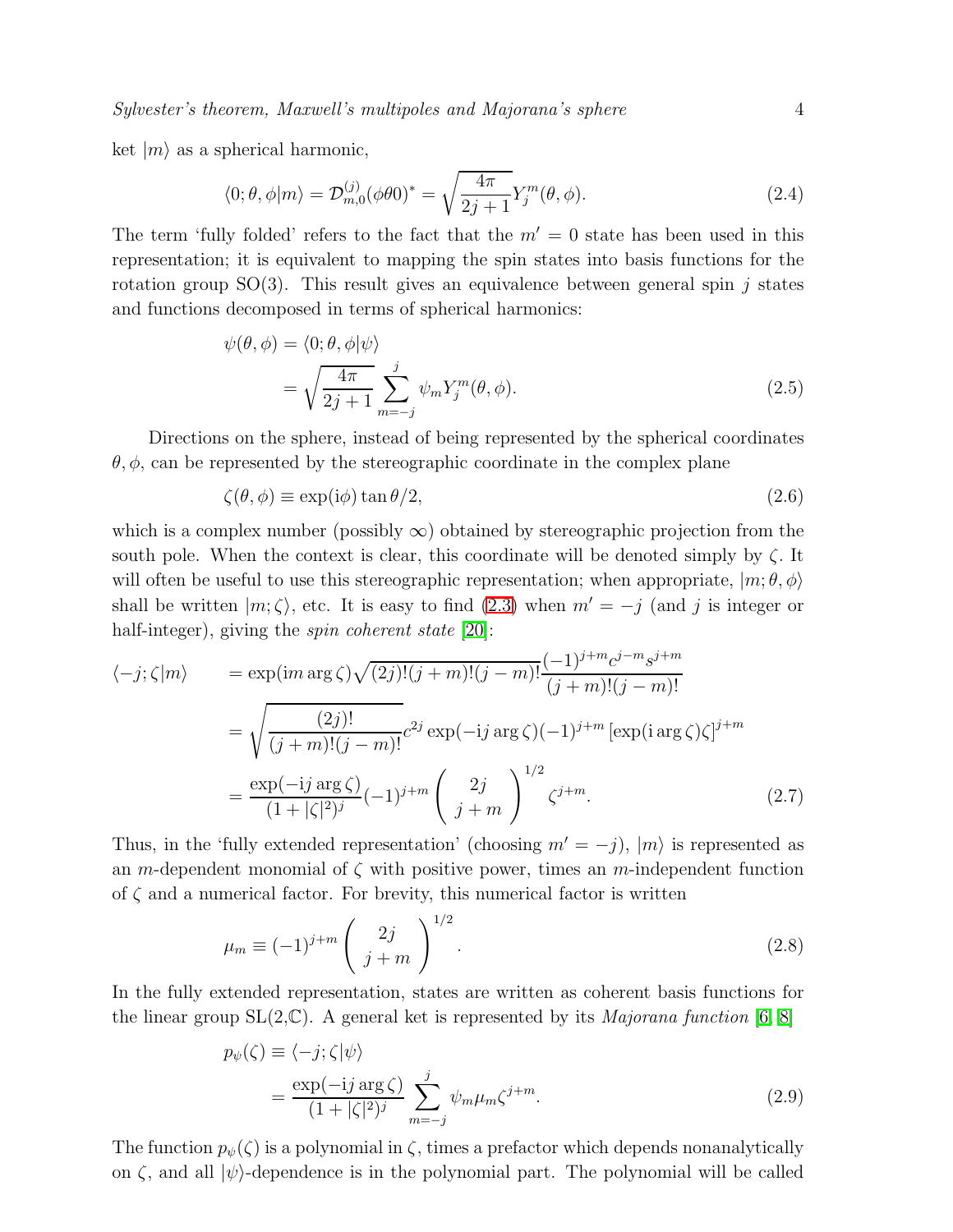the *Majorana polynomial*; the zeros of  $p_{\psi}(\zeta)$  are the zeros of the polynomial. If m' were taken to be  $+j$  rather than  $-j$  in [\(2.7\)](#page-3-0), the polynomial in [\(2.9\)](#page-3-1) would depend on  $\zeta^*$ , not ζ; this representation was used by Penrose [\[8\]](#page-15-7) with north-pole stereographic projection. Unlike the fully folded representation [\(2.5\)](#page-3-2), the Majorana representation can be used when  $j$  is an integer or a half integer.

The abstract ket  $|\psi\rangle$  can therefore be represented by the fully folded state [\(2.5\)](#page-3-2), given in terms of spherical harmonics, or the fully extended state, whose details depend on the Majorana polynomial in the stereographic coordinate  $\zeta$ . It is useful to transform between these two representations, and to do this, we introduce the extending kernel (where  $\zeta$  is assumed independent of  $\theta$ ,  $\phi$ ),

<span id="page-4-1"></span>
$$
K(\zeta|\theta,\phi) \equiv \frac{2j+1}{4\pi} \langle -j;\zeta|0;\theta,\phi \rangle
$$
  
= 
$$
\frac{2j+1}{4\pi} \sum_{m=-j}^{j} \langle -j;\zeta|m \rangle \langle m|0;\theta,\phi \rangle
$$
  
= 
$$
\sqrt{\frac{2j+1}{4\pi}} \frac{\exp(-ij\arg\zeta)}{(1+|\zeta|^2)^j} \sum_{m=-j}^{j} Y_j^{m*}(\theta,\phi) \mu_m \zeta^{j+m}.
$$
 (2.10)

In the second line, a resolution of the identity has been used, and in the third, [\(2.5\)](#page-3-2) and [\(2.9\)](#page-3-1). The integral kernel can therefore be written as a Majorana function, whose coefficients are the conjugate spherical harmonics, depending on  $\theta$  and  $\phi$ . It is straightforward to verify that  $K(\zeta|\theta,\phi)$  indeed transforms between the representations:

$$
\int_0^{2\pi} d\phi \int_0^{\pi} d\theta \sin \theta \, \psi(\theta, \phi) K(\zeta | \theta, \phi) = p_{\psi}(\zeta).
$$
 (2.11)

<span id="page-4-0"></span>Its inverse, the folding kernel  $K^{\dagger}(\theta, \phi|\zeta)$  is defined

$$
K^{\dagger}(\theta,\phi|\zeta) = \frac{2j+1}{4\pi} \langle 0;\theta,\phi| - j;\zeta \rangle.
$$
 (2.12)

This kernel provides the inverse of [\(2.11\)](#page-4-0):

$$
\int_{\mathbb{C}} \frac{d\zeta d\zeta^*}{(1+|\zeta|^2)^2} p_{\psi}(\zeta) K^{\dagger}(\theta, \phi|\zeta) = \psi(\theta, \phi).
$$
\n(2.13)

#### 3. The Majorana sphere

The equation for the Majorana polynomial [\(2.9\)](#page-3-1) applies for any integer or half-integer j. In particular, if  $j = 1/2$ , the Majorana polynomial is linear in  $\zeta$ . Its single root is  $\psi_{-1/2}/\psi_{+1/2}$ , which may be inverse stereographically projected onto the Riemann sphere. In quantum mechanics, this representation of a spin 1/2 spinor by a point on the unit sphere is known as the Bloch sphere representation; it is useful because the point on the Bloch sphere is independent of the overall normalisation and phase of the state.

The Majorana sphere is the generalisation of the Bloch sphere construction to polynomials of arbitrary order  $2j$ . By the fundamental theorem of algebra, the Majorana polynomial has  $2j$  complex roots, which are inverse stereographically projected onto the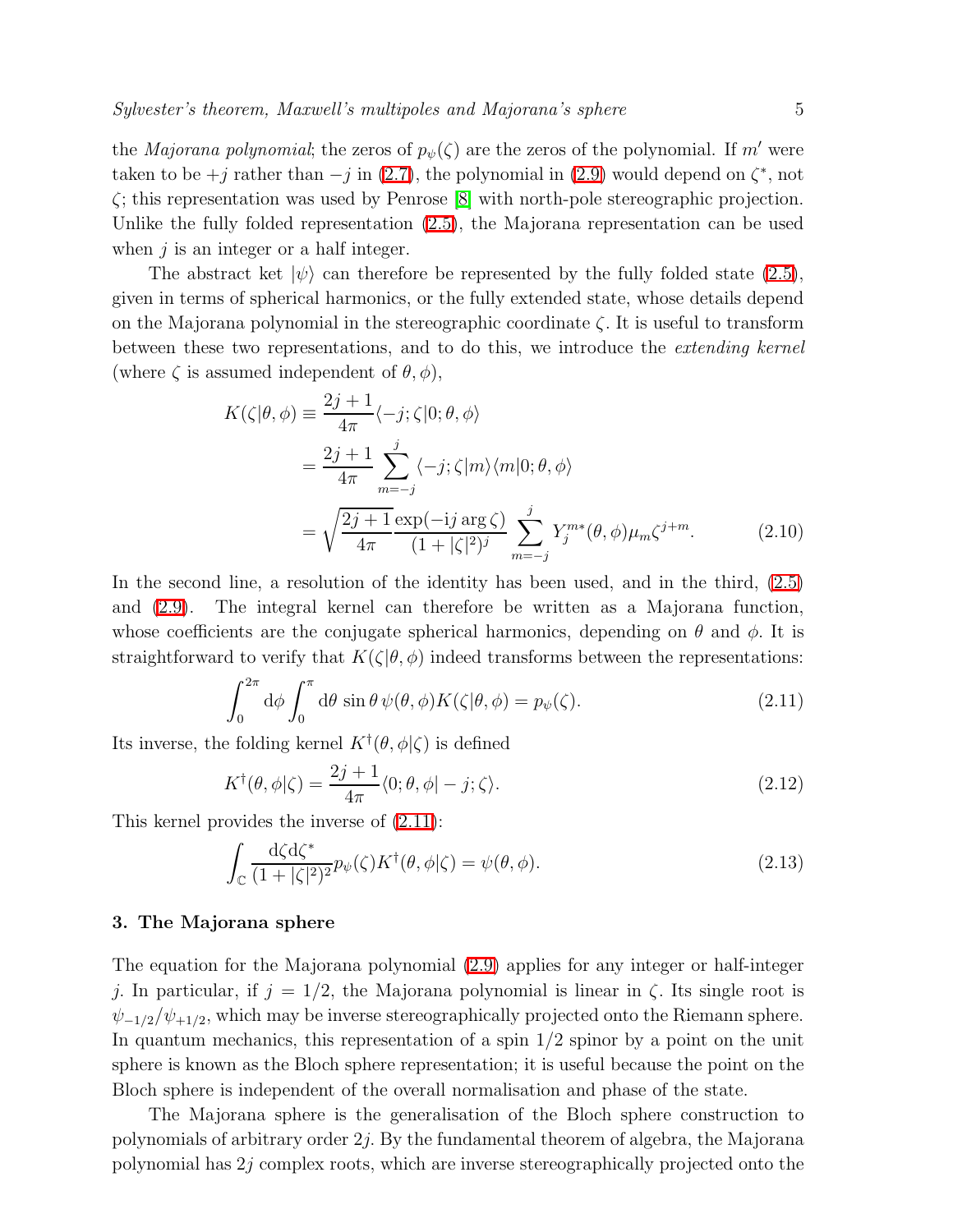Riemann sphere, giving  $2j$  unit vectors, which are points on the *Majorana sphere*. These points rotate rigidly when the state is rotated, and such rotations correspond to unitary Möbius transformations on  $\zeta$  in the Majorana function. These unit vectors will be called Majorana vectors.

Therefore,

$$
p_{\psi}(\zeta) = \frac{\exp(-ij \arg \zeta)}{(1+|\zeta|^2)^j} \sum_{m=-j}^{j} \psi_m \mu_m \zeta^{j+m}
$$
  
= 
$$
\frac{\exp(-ij \arg \zeta)}{(1+|\zeta|^2)^j} (-1)^{2j} \psi_j \prod_{n=1}^{2j} (\zeta - \zeta_n),
$$
 (3.1)

where the 2j roots are labelled  $\zeta_n$ , with spherical coordinates  $\theta_n, \phi_n$ . The terms in this product are all linear in  $\zeta$ , and may therefore be viewed as spin  $1/2$  matrix elements. Including the appropriate normalisation, and writing in the angular momentum  $j$ , this means that

<span id="page-5-0"></span>
$$
\langle -j, j; \zeta | \psi \rangle = p_{\psi}(\zeta) = \frac{(-1)^{2j} \psi_j}{\prod_{n=1}^{2j} (1 + |\zeta_n|^2)^{-1/2}} \prod_{n=1}^{2j} \left\langle -\frac{1}{2}, \frac{1}{2}; \zeta \mid -\frac{1}{2}, \frac{1}{2}; \zeta_n \right\rangle. \tag{3.2}
$$

This may therefore be called Majorana's theorem. It states that the coherent state wavefunction of a given state of spin  $j$  (integer or half integer) is proportional to the product of 2j spin 1/2 coherent states. The proportionality factor depends on  $\psi_i$  (whose modulus may be expressed in terms of the symmetric polynomials of the Majorana polynomial, and their conjugates), and the roots  $\zeta_n$ . It is invariant with respect to unitary Möbius transformations of the roots, thus the right hand side of  $(3.2)$  rotates rigidly, according to the rotation of spin 1/2 states only. This result does not appear to be particularly well-known in the literature of quantum angular momentum.

An important observation, made by  $\begin{bmatrix} 4 \\ 5 \end{bmatrix}$  (for polynomials analogous to the Majorana polynomial), is that the Majorana vectors form antipodal pairs for a state whose fully folded representation is real, as will now be shown. Let  $f(\theta, \phi)$  be a real function on the sphere, with definite  $f$ , given in terms of spherical harmonics

$$
f(\theta,\phi) = \sqrt{\frac{4\pi}{2j+1}} \sum_{m=-j}^{j} a_m Y_j^m(\theta,\phi).
$$
 (3.3)

Spherical harmonics are related to their conjugates by the following standard expression:

$$
Y_j^{m*}(\theta, \phi) = (-1)^m Y_j^{-m}(\theta, \phi).
$$
\n(3.4)

<span id="page-5-1"></span>Reality of f therefore requires that the complex coefficients  $a_m$  satisfy an equivalent condition:

$$
a_m^* = (-1)^m a_{-m}.\tag{3.5}
$$

The Majorana function  $p_f(\zeta)$  corresponding to f is given by [\(2.9\)](#page-3-1), with  $\psi_m$  replaced by  $a_m$ . The stereographic coordinate representing the antipodal point to  $\zeta$  is  $-1/\zeta^*$ , as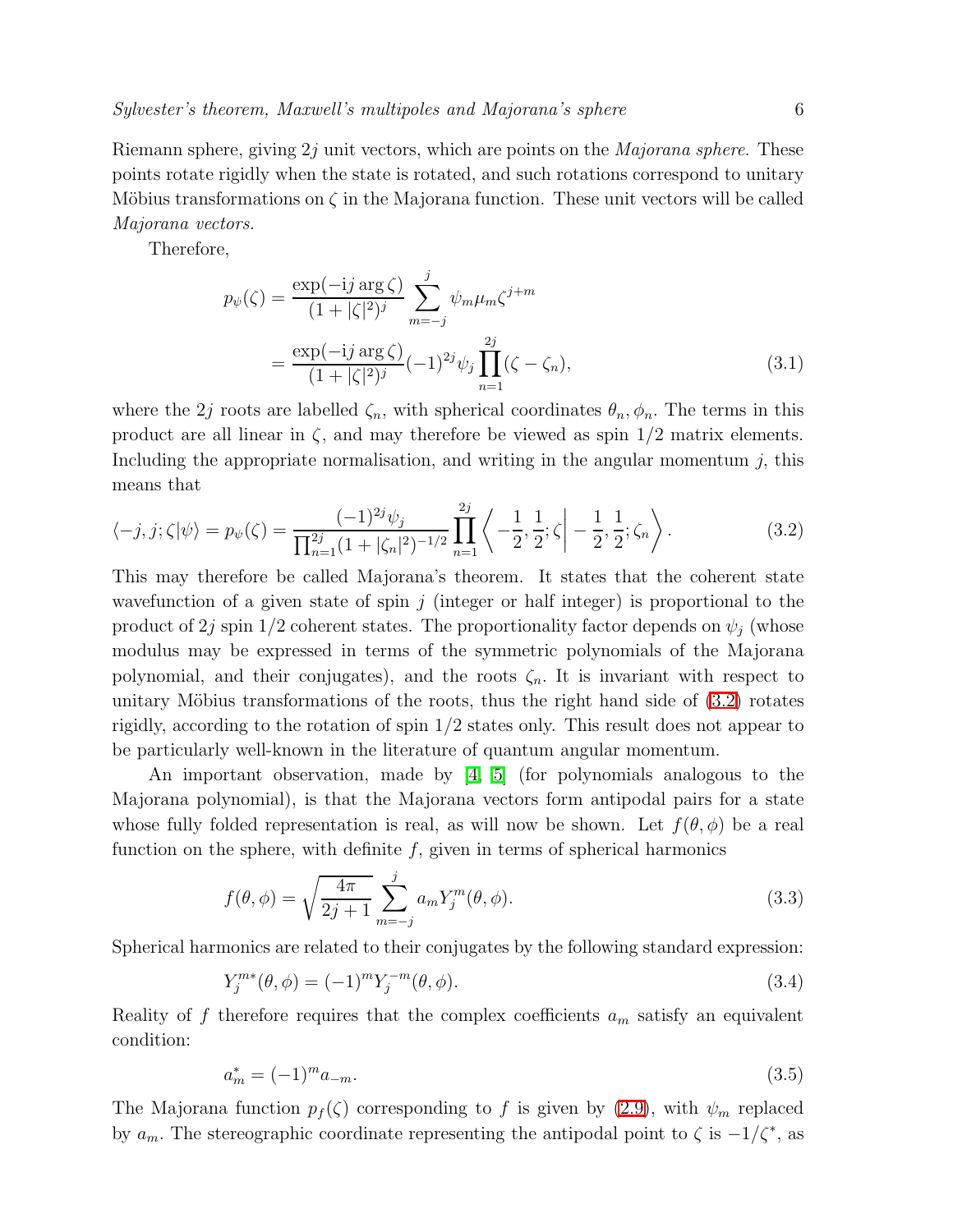may be directly verified from [\(2.6\)](#page-3-3). Putting this into the Majorana function,

<span id="page-6-2"></span>
$$
p_f(-1/\zeta^*) = \frac{\exp(-ij \arg \zeta)|\zeta|^{2j}}{(1+|\zeta|^2)^j} \sum_{m=-j}^j a_m \mu_m(-1)^{j+m} \zeta^{*-j-m}
$$
  

$$
= \frac{\exp(-ij \arg \zeta)(-1)^j}{(1+|\zeta|^2)^j} \sum_{m=-j}^j (-1)^m a_m \mu_m |\zeta|^{j-m} \exp(i(j+m) \arg \zeta)
$$
  

$$
= \frac{\exp(i j \arg \zeta)(-1)^j}{(1+|\zeta|^2)^j} \sum_{m=-j}^j (-1)^m a_{-m}^* \mu_{-m} \zeta^{*j-m}
$$
  

$$
= (-1)^j p_f(\zeta)^*, \qquad (3.6)
$$

where in the third line, the identity [\(3.5\)](#page-5-1) and the fact that  $\mu_{-m} = \mu_m$  have been used, and in the fourth,  $-m$  has replaced m in the summing index. This result shows that  $\zeta$  is a root of  $p_f$  if and only if  $-1/\zeta^*$  is; the Majorana vectors of real functions are antipodal. Since the extending kernel  $K(\zeta|\theta,\phi)$  can be written in Majorana form [\(2.10\)](#page-4-1), with coefficients  $Y_j^m$  satisfying [\(3.5\)](#page-5-1), this shows that the Majorana vectors of the kernel are arranged in antipodal pairs.

In quantum mechanics, such 'real' states occur in the presence of time reversal symmetry, since it can be shown that the time reversal operator antipodises the Majorana vectors of the state [\[13\]](#page-15-12). Thus, in situations such as Kramers' degeneracy [\[19\]](#page-15-18), when j is an integer, the states are real and there is no degeneracy, whereas if j is a half integer, the states are twofold degenerate with mutually antipodal Majorana vectors.

#### 4. The Majorana polynomial for spin 1 and 3-dimensional vectors

<span id="page-6-1"></span>The simplest Majorana function which has a folded representation occurs in the case  $j = 1$ , when the polynomial is quadratic. In this case,

$$
p_{\psi}(\zeta) = \frac{\exp(-i \arg \zeta)}{(1 + |\zeta|^2)^j} \left( \psi_{-1} - \sqrt{2} \psi_0 \zeta + \psi_{+1} \zeta^2 \right)
$$
  
= 
$$
\frac{\exp(-i \arg \zeta) \psi_{+1}}{(1 + |\zeta|^2)^j} (\zeta - \zeta_{-})(\zeta - \zeta_{+})
$$
 (4.1)

<span id="page-6-0"></span>where the roots  $\zeta_{\pm}$  are

$$
\zeta_{\pm} = \frac{\psi_0 \pm \sqrt{\psi_0^2 - 2\psi_{+1}\psi_{-1}}}{\sqrt{2}\psi_{+1}}.\tag{4.2}
$$

This can be seen more clearly if the state represented by a spherical basis  $|m\rangle$  is replaced by a (generally complex) vector  $\boldsymbol{v}$  in a cartesian basis, according to the standard transformation

$$
\begin{pmatrix} v_x \\ v_y \\ v_z \end{pmatrix} = \frac{1}{\sqrt{2}} \begin{pmatrix} -1 & 0 & 1 \\ -i & 0 & -i \\ 0 & \sqrt{2} & 0 \end{pmatrix} \begin{pmatrix} \psi_{+1} \\ \psi_0 \\ \psi_{-1} \end{pmatrix} . \tag{4.3}
$$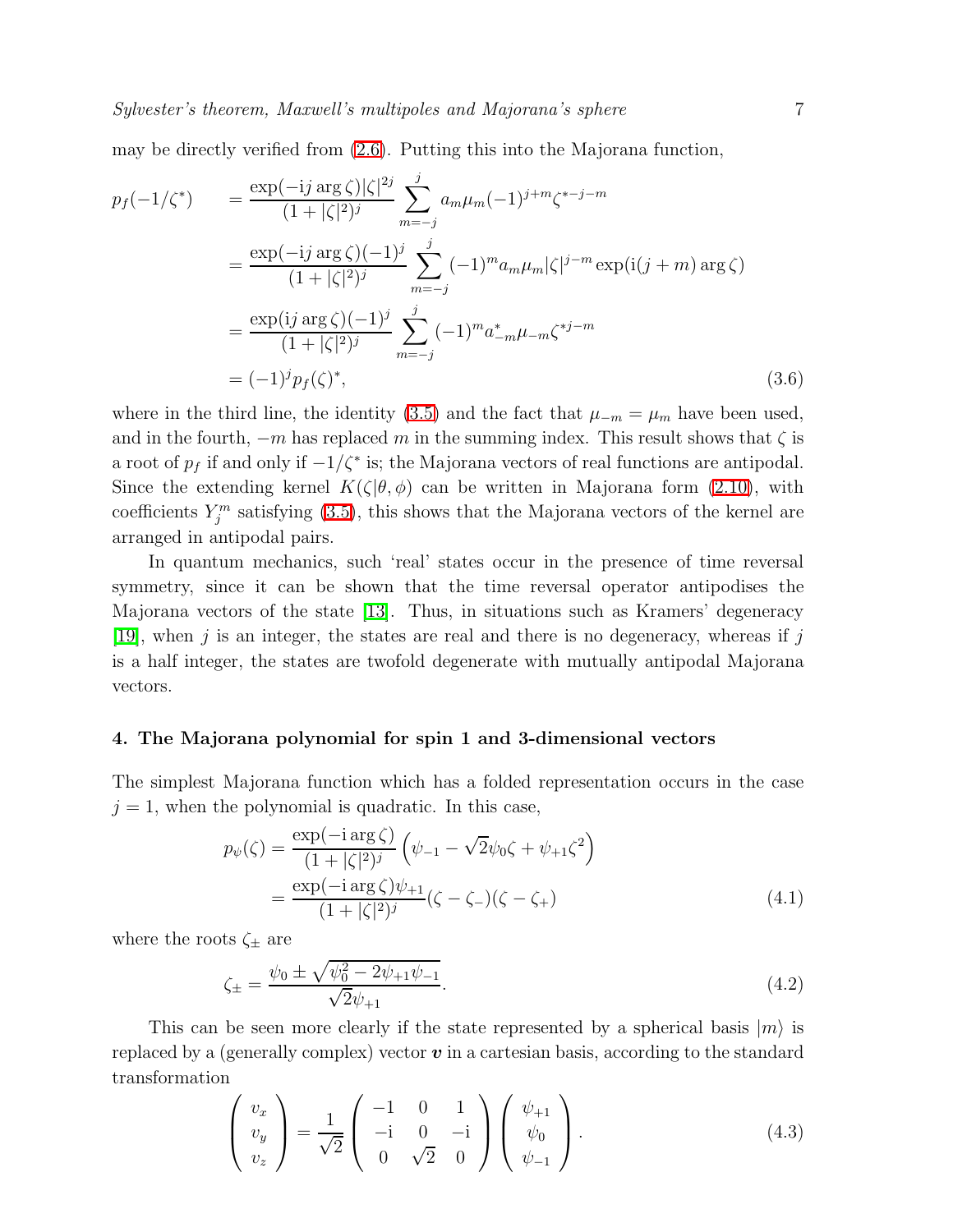<span id="page-7-0"></span>From here, it is clear that  $v$  is real if and only if  $\psi_{+1}^* = -\psi_{-1}$  and  $\psi_0$  is real. Since the matrix is unitary,  $\boldsymbol{v}$  is normalised:  $\boldsymbol{v}^*\cdot\boldsymbol{v} = 1$ . In a cartesian basis, the pair of roots [\(4.2\)](#page-6-0) becomes

$$
\zeta_{\pm} = \frac{v_z \pm \sqrt{\mathbf{v} \cdot \mathbf{v}}}{-v_x + \mathrm{i}v_y}.\tag{4.4}
$$

If the state is real, with spherical coefficients  $a_{+1}, a_0, a_{-1}$  satisfying [\(3.5\)](#page-5-1) (so v is also real), the expression for pair of roots simplifies:

$$
\zeta_{\pm} = \frac{\sqrt{2}a_{-1}}{a_0 \mp 1} = \frac{v_x + iv_y}{v_z \mp 1}.
$$
\n(4.5)

This is the familiar stereographic representation for the pair of antipodal unit vectors  $\pm \nu$ . This implies that any real state of spin 1 corresponds to a ket  $(0, 1; \theta, \phi)$ , where  $\theta, \phi$ are the spherical coordinates of one of the pair of antipodal Majorana vectors; this is a real, 3-dimensional vector up to a sign.

It is therefore natural to ask what the ket  $|+1,1;\zeta(\theta,\phi)\rangle$  corresponds to in 3dimensional geometry. Such a state is a rotation of the basis state  $|+1,1\rangle$ , which, by [\(2.7\)](#page-3-0), has Majorana function

$$
\langle -1, 1; \zeta | +1, 1 \rangle = \frac{\exp(-i \arg \zeta)}{(1+|\zeta|^2)} \zeta^2.
$$
 (4.6)

This has a repeated root at zero, corresponding to a pair of Majorana vectors in the  $+z$ -direction (thus these spin representations can be used to define spin  $1/2$  spinors [\[21\]](#page-15-20)). Therefore, the two Majorana vectors for  $|+1,1;\zeta(\theta,\phi)\rangle$  are the same, and are in the direction  $u(\theta, \phi)$  since the Majorana sphere rotates rigidly. The case of repeated roots corresponds to the discriminant of the Majorana polynomial being zero; by [\(4.2\)](#page-6-0) and [\(4.4\)](#page-7-0), this implies that, in a cartesian frame,  $\mathbf{v}(\theta, \phi) \cdot \mathbf{v}(\theta, \phi) = 0$  (note there is no conjugation). Such vectors are called nilpotent (or isotropic) [\[21,](#page-15-20) [22\]](#page-15-21); the nilpotent cartesian vector corresponding to  $|+1,1;\zeta\rangle$  will be denoted  $\nu(\zeta)$ . It can also be shown [\[22,](#page-15-21) [13\]](#page-15-12) that the real vector  $i\nu(\zeta)^* \times \nu(\zeta)$  is parallel to the  $\zeta$ -direction; such vectors in the electromagnetic field  $E + iB$  have relativistically distinguished status (e.g. [\[23,](#page-15-22) [13\]](#page-15-12) and [\[25\]](#page-15-23) p258).

Any inner product involving spin 1 states can therefore be written in terms of inner products of cartesian vectors (which may be real, nilpotent or general complex). This implies that the vector corresponding to the ket  $|-1,1;\zeta\rangle$  is  $\nu(\zeta)^*$ , giving the required identity  $\langle -1, 1; \zeta | +1, 1; \zeta \rangle = \nu(\zeta) \cdot \nu(\zeta) = 0.$ 

<span id="page-7-1"></span>For any real state, corresponding to  $|0,1;\theta,\phi\rangle$ , the normalisation  $|a_{+1}|^2 + |a_0|^2 +$  $|a_{-1}|^2 = 1$  implies that, up to a phase factor

$$
a_{+1} = \frac{\sqrt{3}}{2\sqrt{\pi}} Y_1^{1*}(\theta, \phi);
$$
\n(4.7)

this constant appears as a multiplying factor in the Majorana function [\(4.1\)](#page-6-1), and will be used in the next section.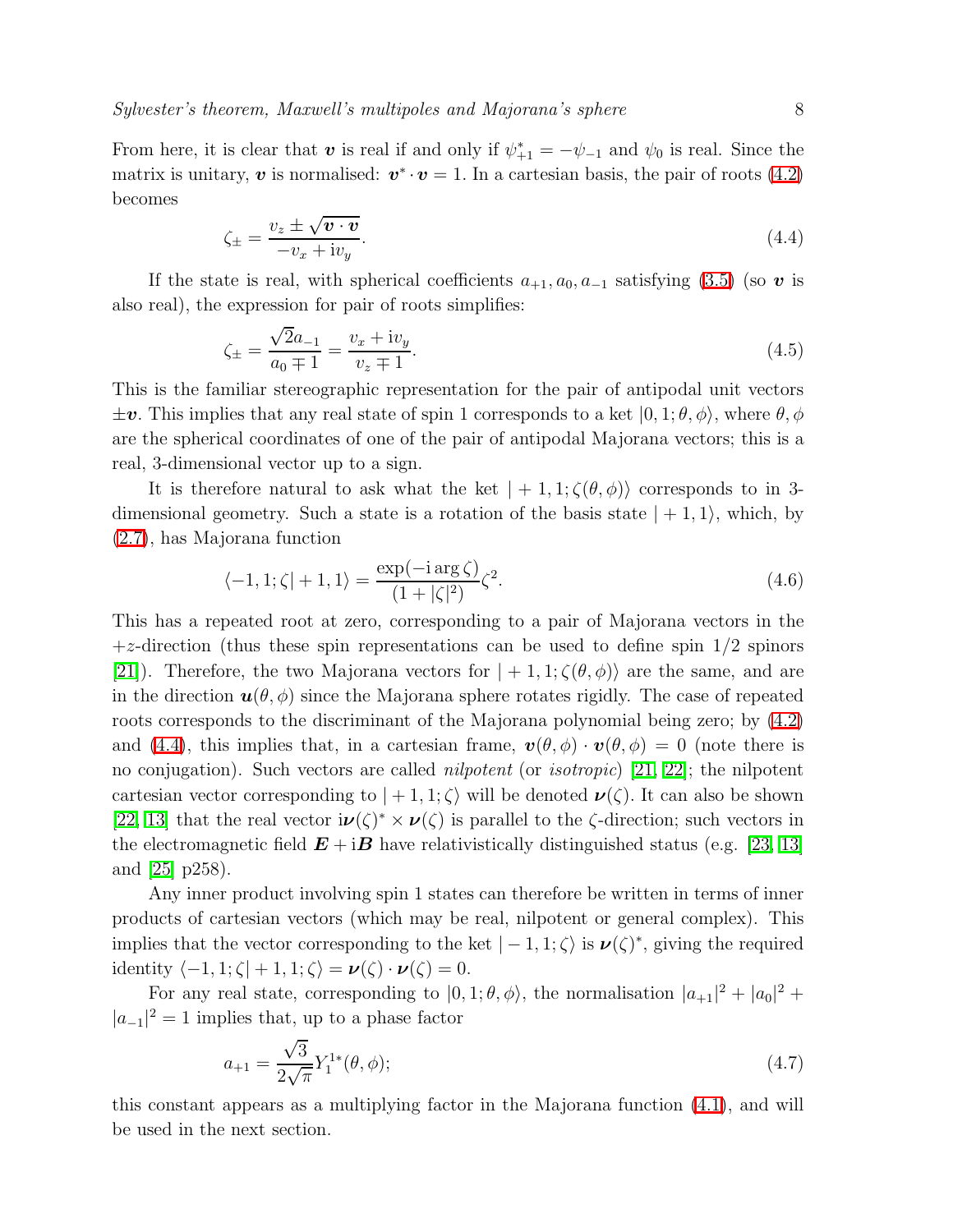# 5. Analogue of Majorana's theorem for real states

The form of the Majorana polynomial for general basis states is given by [\(2.7\)](#page-3-0): the polynomial for  $|m\rangle$  has  $j + m$  vectors in the  $+z$  direction  $u(0)$ , and  $j - m$  in the  $-z$ direction  $u(\pi)$ . As described in the previous section, since the Majorana sphere rotates rigidly, the Majorana function  $|m; \theta, \phi\rangle$  has  $j + m$  Majorana vectors in the direction  $u(\theta, \phi)$ , and  $j - m$  vectors in the opposite direction  $-u(\theta, \phi) = u(\pi - \theta, \phi + \pi)$ . When j is an integer, the extending kernel  $K(\zeta|\theta, \phi)$  of [\(2.10\)](#page-4-1) exists, and by its definition as a Majorana function, it has j repeated Majorana vectors in  $u(\theta, \phi)$  and j in  $-u(\theta, \phi)$ . Therefore

<span id="page-8-0"></span>
$$
\sqrt{\frac{4\pi}{2j+1}}K(\zeta|\theta,\phi) = \frac{\exp(-ij\arg\zeta)}{(1+|\zeta|^2)^j} \sum_{m=-j}^{j} Y_j^{m*}(\theta,\phi)\mu_m\zeta^{j+m}
$$

$$
= \frac{\exp(-ij\arg\zeta)Y_j^{j*}(\theta,\phi)}{(1+|\zeta|^2)^j} (\zeta-\zeta(\theta,\phi))^j (\zeta+1/\zeta^*(\theta,\phi))^j
$$

$$
= \frac{Y_j^{j*}(\theta,\phi)}{(\sqrt{3}Y_1^{1*}(\theta,\phi)/2\sqrt{\pi})^j} \langle -1,1;\zeta|0,1;\theta,\phi\rangle^j
$$

$$
= C(\mathbf{u}(\theta,\phi)\cdot\mathbf{v}(\zeta))^j. \tag{5.1}
$$

As before, C denotes an unspecified numerical constant, and inner products have been rewritten in a cartesian basis. In the penultimate line, the appropriate normalisation factor for the  $j = 1$  polynomial from [\(4.7\)](#page-7-1) was used, and the  $\theta$ ,  $\phi$  dependence in the prefactor here cancels. A consequence of the factorisation in the second line implies that the conjugated spherical harmonics  $Y_j^{m*}$  may be constructed as  $Y_j^{j*}$  $j^*$  times the appropriate symmetric polynomials in the roots  $\zeta(\theta, \phi)$  and  $-1/\zeta(\theta, \phi)^*$  and a numerical factor. The final line of  $(5.1)$  shows that any extending kernel for integer j is proportional to the jth power of the dot product of a real vector and a nilpotent one.

<span id="page-8-1"></span>The Majorana polynomial  $p_f(\zeta)$  for the real function f [\(3.6\)](#page-6-2), may be written in a similar way to [\(5.1\)](#page-8-0), since its Majorana vectors form antipodal pairs. Choosing and labelling a vector  $u_n = u(\theta_n, \phi_n)$  from each pair, with n running from 1 to j:

$$
p_f(\zeta) = C \prod_{n=1}^j \langle -1, 1; \zeta | 0, 1; \theta_n, \phi_n \rangle
$$
  
= C' \prod\_{n=1}^j \mathbf{u}\_n \cdot \mathbf{\nu}(\zeta). (5.2)

Changing the representative from a pair changes the sign of the unspecified numerical constants  $C, C'$ . The first line of this equation is similar to Majorana's theorem  $(3.2)$ , although in the case of a real function, the decomposition is possible in terms of spin 1 coherent states, as well as spin 1/2. The second line resembles Maxwell's multipole decomposition [\(1.2\)](#page-1-1), although it is the Majorana function  $p_f(\zeta)$  that is given here, and it is written in terms of the nilpotent vector  $\mathbf{v}(\zeta)$ , not the real vector  $\mathbf{u}(\theta, \phi)$ ; furthermore, there is no additional summand (this vanishes, since  $v \cdot v = 0$ ). This tranformation will be the object of the next section.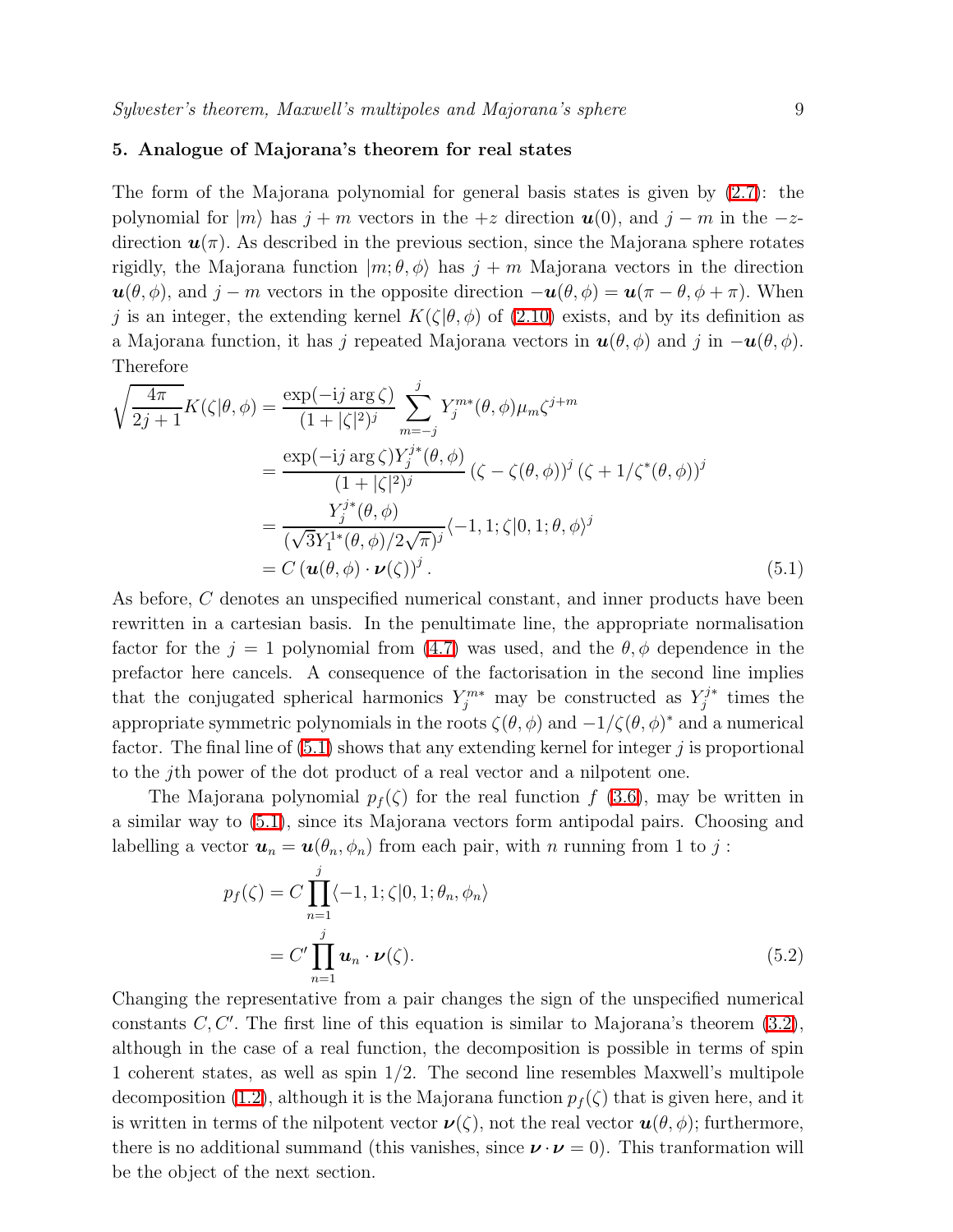## 6. Maxwell's multipoles

In this section, Maxwell's multipole construction [\(1.2\)](#page-1-1) for a real function  $f(\theta, \phi)$  of spin j will be proved based on the decompositions  $(5.1)$ ,  $(5.2)$ .

 $f(\theta, \phi)$  may be obtained from integrating  $p_f(\zeta)$  over the  $\zeta$ -plane using the inverse kernel  $K^{\dagger}(\theta,\phi|\zeta)$ , i.e.

$$
f(\theta,\phi) = \int_{\mathbb{C}} \frac{d\zeta d\zeta^*}{(1+|\zeta|^2)^2} p_f(\zeta) K^{\dagger}(\theta,\phi|\zeta)
$$
  
= 
$$
\int_{\mathbb{C}} \frac{d\zeta d\zeta^*}{(1+|\zeta|^2)^2} \prod_{n=1}^{j} (\boldsymbol{u}_n \cdot \boldsymbol{\nu}(\zeta)) (\boldsymbol{\nu}(\zeta)^* \cdot \boldsymbol{u}(\theta,\phi)),
$$
 (6.1)

where the inverse kernel has been decomposed as the conjugate of [\(5.1\)](#page-8-0).

This integral, over all stereographic directions  $\zeta$ , depends on the nilpotent vectors  $\nu(\zeta)$ . The  $\zeta$  itself is now redundant, and the integral can be taken over all  $\nu$  vectors with nilpotence and normalisation conditions provided by  $\delta$ -functions, written as an integral in a form similar to usual coherent state integrals,

$$
f(\theta,\phi) = C \int d^3 \nu d^3 \nu^* \delta(|\nu|^2 - 1) \delta(\nu \cdot \nu) \delta(\nu^* \cdot \nu^*) \prod_{n=1}^j (\boldsymbol{u}_n \cdot \nu) (\nu^* \cdot \boldsymbol{u}(\theta,\phi)).
$$
 (6.2)

The pair of  $\delta$ -functions with conjugate arguments are equivalent to pair of  $\delta$ -functions with real independent arguments.

Now, the overall magnitude of  $\nu$  does not affect the  $\theta$ ,  $\phi$  dependence on this integral, and the normalisation condition may be relaxed. It is most convenient to replace this with a gaussian distribution for the absolute value  $|\nu|$ , giving

<span id="page-9-1"></span>
$$
f(\theta,\phi) = C \int d^3 \nu \, d^3 \nu^* \, \exp(-|\nu|^2/2) \delta(\nu \cdot \nu) \delta(\nu^* \cdot \nu^*) \prod_{n=1}^j (\boldsymbol{u}_n \cdot \boldsymbol{\nu}) (\nu^* \cdot \boldsymbol{u}(\theta,\phi)). \tag{6.3}
$$

This gaussian integral will now be evaluated using standard techniques.

The pair of  $\delta$ -functions forcing nilpotence may be replaced by their Fourier representation, in the (complex) Fourier variable  $\kappa$ . Writing the total integral compactly, with  $\mathbf{V} = (\boldsymbol{\nu}, \boldsymbol{\nu}^*),$ 

<span id="page-9-0"></span>
$$
f(\theta,\phi) = C \int d\kappa \, d\kappa^* \int d^3 \nu \, d^3 \nu^* \exp(-\mathbf{V}^* \cdot \mathbf{M} \cdot \mathbf{V}) \prod_{n=1}^j (\mathbf{u}_n \cdot \mathbf{\nu})(\mathbf{\nu}^* \cdot \mathbf{u}(\theta,\phi)), \tag{6.4}
$$

where the  $6 \times 6$  matrix **M** in the exponent is given by

$$
\mathbf{M} = \frac{1}{4} \begin{pmatrix} 1 & 0 & 0 & i\kappa & 0 & 0 \\ 0 & 1 & 0 & 0 & i\kappa & 0 \\ 0 & 0 & 1 & 0 & 0 & i\kappa \\ i\kappa^* & 0 & 0 & 1 & 0 & 0 \\ 0 & i\kappa^* & 0 & 0 & 1 & 0 \\ 0 & 0 & i\kappa^* & 0 & 0 & 1 \end{pmatrix} .
$$
 (6.5)

The inverse  $M^{-1}$  is the same as M with i replaced by  $-i$  and divided through by  $(1+|\kappa|^2)$ . It is now possible to find the gaussian integral over  $\nu, \nu^*$ .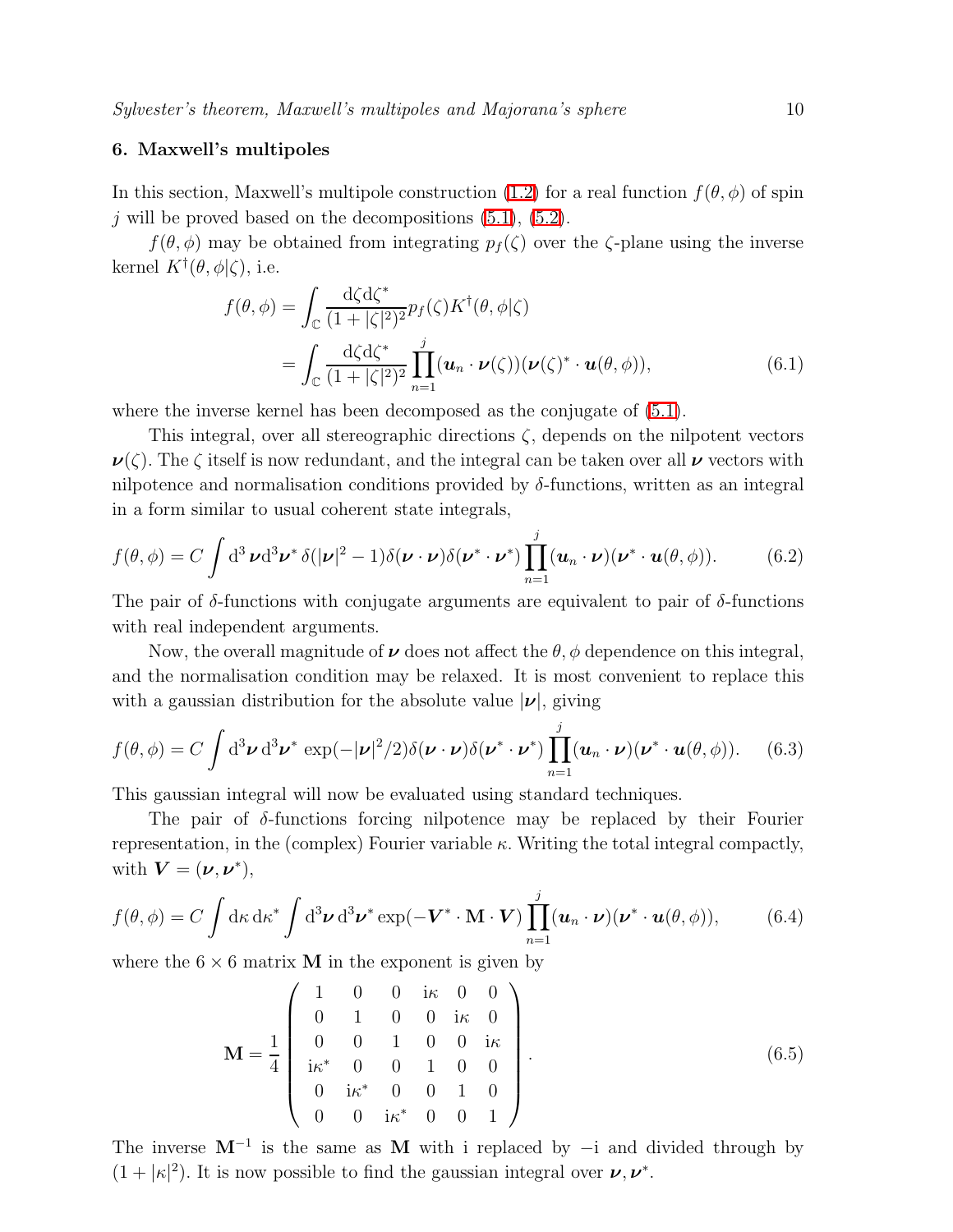This integral is possible by gaussian integration by parts ('Wick's theorem' in quantum field theory). Up to a multiplicative constant, the gaussian integral is  $(\det \mathbf{M})^{-1/2} = (1 + |\kappa|^2)^{-3/2}$  times a combinatorial term, which is now described.

This combinatorial term is a sum over all possible pairings involving  $\nu$  and  $\nu^*$  in the product in [\(6.4\)](#page-9-0). Each summand is the product of the coefficients from the pairing (in terms of the inner product of the vectors  $u_n$  and  $u(\theta, \phi)$  times the component of M<sup>-1</sup> relating the relevant pairing:  $1/(1+|\kappa|^2)$  for  $\nu$  with  $\nu^*$ ,  $-i\kappa^*/(1+|\kappa|^2)$  for  $\nu$  with  $\nu$ , and  $-i\kappa/(1+|\kappa|^2)$  for  $\nu^*$  with  $\nu^*$ . The sum is therefore over the product of the dot product of the paired vectors, times the appropriate element of  $\mathbf{M}^{-1}$  : i.e.  $\mathbf{u}_n \cdot \mathbf{u}(\theta, \phi)/(1+|\kappa|^2)$ ,  $i \kappa \boldsymbol{u}(\theta, \phi) \cdot \boldsymbol{u}(\theta, \phi) / (1 + |\kappa|^2), \text{ or } -i \kappa^* \boldsymbol{u}_n \cdot \boldsymbol{u}_n.$ 

Clearly, there is only one distinct summand which pairs all the  $u(\theta, \phi)$  vectors with the  $u_n$  vectors; there is no  $\kappa$  or  $\kappa^*$  in the numerator of this term. All of the other summands have at least one pairing of  $u(\theta, \phi)$  with itself, and two Majorana vectors paired. With this in mind, [\(6.3\)](#page-9-1) becomes

$$
f(\theta,\phi) = C \left( \prod_{n=1}^{j} \boldsymbol{u}(\theta,\phi) \cdot \boldsymbol{u}_n \right) \int \frac{d\kappa d\kappa^*}{(1+|\kappa|^2)^{j+3/2}} + \boldsymbol{u}(\theta,\phi) \cdot \boldsymbol{u}(\theta,\phi) \int d\kappa d\kappa^* F(\kappa,\kappa^*). (6.6)
$$

 $F(\kappa, \kappa^*)$  is the sum of all the remaining pairings. The  $\kappa, \kappa^*$  integrals may now be performed; the first summand gives a number, the second, a complicated (but unique) function involving  $u(\theta, \phi)$  and the  $u_n$ . This final integral therefore gives [\(1.2\)](#page-1-1), and the Maxwell multipoles have been demonstrated to be exactly the Majorana vectors of the function.

#### <span id="page-10-0"></span>7. Discussion and comparison with alternative proofs

The main result of this paper is a proof of Sylvester's theorem [\(1.2\)](#page-1-1) using Majorana's sphere and the algebra of quantum spins. Having started with the real function  $f(\theta, \phi)$ , the strategy was to transform from the fully folded representation (basis functions of  $SO(3)$ ) to the Majorana function (coherent basis functions of  $SL(2,\mathbb{C})$ ) in the fully extended representation, using the extending kernel. Using reality, the Majorana factorization is in terms of spin 1 states, rather than the more usual spin  $1/2$  states; for clarity, these were written in vector notation with the spin  $+1$  coherent states represented by nilpotent vectors. The transformation back to the folded representation was effected by transforming by the inverse kernel, which, as a real state, was also factorised. The direction dependence of the final transformation was finally determined by transforming the integral on the sphere to a gaussian integral. An additional feature of the derivation was the representation of the spherical harmonics via symmetric polynomials, between the first and second lines of [\(5.1\)](#page-8-0).

The proof provided by Backus [\[4\]](#page-15-3) is, in fact, rather similar to the one provided here. He constructed the ring homomorphism from the space of homogeneous polynomials of order j in three real variables  $x, y, z$ , to the space of homogeneous polynomials of order  $2j$ in two complex variables  $\xi, \eta$ ; the homomorphism he used ([\[4\]](#page-15-3) equation (50)) is precisely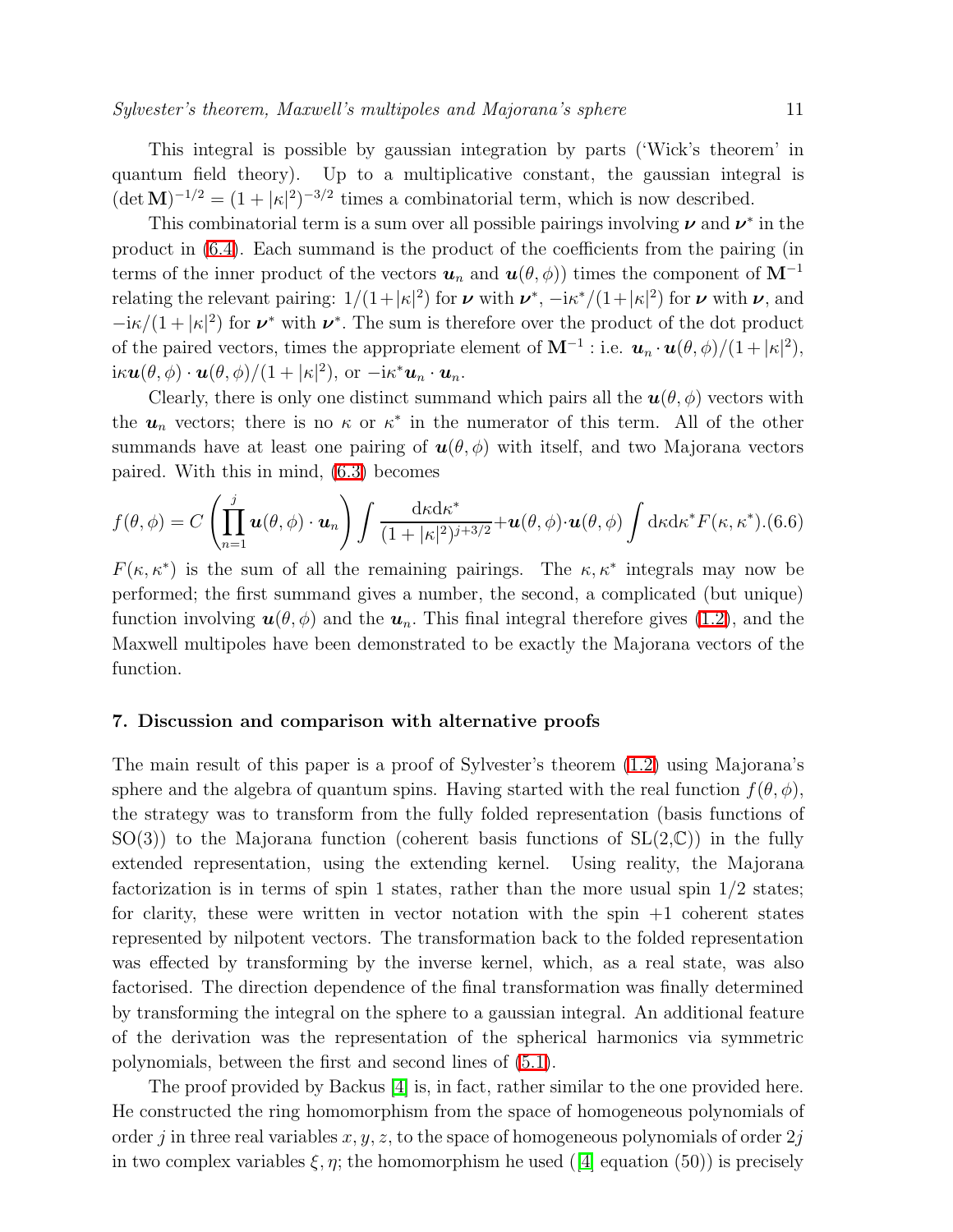that obtained by using, as cartesian components, quadratic forms in  $\xi$  and  $\eta$  with respect to the the Pauli spin matrices times a real antisymmetric matrix.  $\xi$  and  $\eta$  are therefore the components of a spin  $1/2$  spinor, and the mapping is equivalent from going between the fully folded and fully extended representations. His factorization of the complex polynomial, on replacing  $\xi \to \zeta$  and  $\eta \to 1$  is analogous to Majorana's theorem; reality of the original polynomial gives antipodality of the roots. The transformation back is made using the first isomorphism theorem for (homogeneous polynomial) rings, by mapping into the quotient ring, factoring the original ring in  $x, y, z$  with the kernel of the spinor mapping, i.e. homogeneous polynomials of the form  $\mathbf{r} \cdot \mathbf{r} F$ . In the present proof, the transformation is realised concretely by integrating with respect to the inverse of the extending kernel. Thus Backus's proof, using spinors in disguise, is equivalent to the present one.

The proof of Zou and Zheng [\[5\]](#page-15-4) is also similar, but in the language of tensors as used in continuum mechanics. Specifically, Sylvester's theorem is applied to traceless symmetric tensors (i.e. the unique irreducible tensor operators of maximal order  $j$  in the decomposition of arbitrary tensors of rank  $j$ ). As with Backus's and the present proof, a complex polynomial is constructed by contracting with a complex tensor function of the complex variable  $\zeta$ , whose complex roots occur in antipodal pairs. Contracting with this tensor function is equivalent to transforming to the fully extended representation. A further proof using the same general technique, but the different physical language of the spacetime spinor calculus described by Penrose and Rindler [\[24,](#page-15-24) [25\]](#page-15-23), is described in [Appendix B.](#page-12-1) In this case, the objects satisfying Sylvester's theorem are symmetric hermitian spinors in 3 spatial dimensions (rather than 4 in spacetime).

Both Courant and Hilbert [\[3\]](#page-15-2), and Sylvester [\[2\]](#page-15-1) use identities from the theory of algebraic curves, by directly complexifying  $x, y, z$  space, and looking for the coincidences of the cones  $f(x, y, z) = 0$  with  $x^2 + y^2 + z^2 = 0$ . Here, Bezout's theorem is used to provide the existence of the multipole directions, rather than the fundamental theorem of algebra.

Majorana's sphere construction remains comparatively obscure in the quantum mechanics literature, despite providing a natural framework for describing the rotation of spins (and, in general, of functions on the sphere). It has been used here, through quantum mechanical language, to demonstrate a fundamental property of real states as multipoles, which provides a further role for the antipodal pairs of Majorana vectors. It is striking to note that this philosophy and property of spinors goes back at least as far as Maxwell.

#### Acknowledgements

I am grateful to Gerald Kaiser, Iwo Bialynicki-Birula and Jonathan Robbins for discussions, to James Vickers for reading through [Appendix](#page-12-1) B, and particularly to John Hannay for much insight, and for introducing me to the Majorana sphere. This work was supported by the Leverhulme Trust.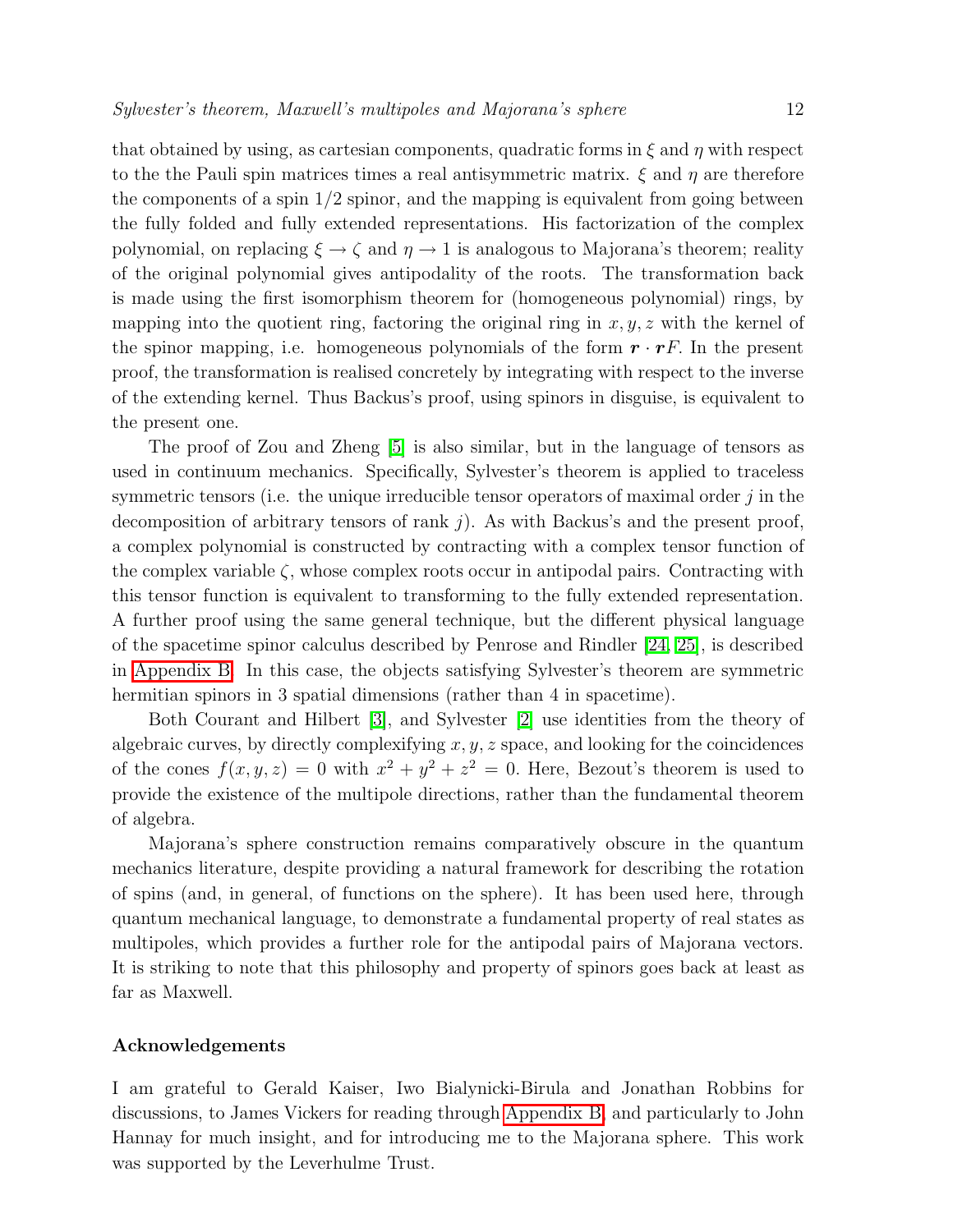# <span id="page-12-0"></span>Appendix A. The equivalence of the two Maxwell multipole representations  $(1.1), (1.2)$  $(1.1), (1.2)$  $(1.1), (1.2)$

It suffices to prove equivalence for a single term, that is,

$$
\partial_x^p \partial_y^q \partial_z^s \frac{1}{r} = C \frac{x^p y^q z^s}{r^{2j+1}} + \frac{F}{r^{2j-1}} \tag{A.1}
$$

for  $p + q + s = j$ , C some constant independent of p, q and s, and F some other homogeneous polynomial in  $x, y, z$  of order  $j - 2$ .

<span id="page-12-2"></span>To begin, r is replaced by its Fourier integral representation,

$$
\partial_x^p \partial_y^q \partial_z^s 1/r = \partial_x^p \partial_y^q \partial_z^s \frac{1}{2\pi^2} \int \frac{d^3 \mathbf{k}}{k^2} \exp(i\mathbf{k} \cdot \mathbf{r})
$$
  
= 
$$
\frac{i^j}{2\pi^2} \int \frac{d^3 \mathbf{k}}{k^2} k_x^p k_y^q k_z^s \exp(i\mathbf{k} \cdot \mathbf{r})
$$
  
= 
$$
\frac{i^j}{4\pi^2} \int_0^\infty d\lambda \int d^3 \mathbf{k} k_x^p k_y^q k_z^s \exp(-k^2 \lambda/2 + i\mathbf{k} \cdot \mathbf{r})
$$
 (A.2)

where in the second line, the partial derivatives have been performed, and in the third,  $1/k^2$  itself is represented as an integral over  $\lambda$ . The integrals in  $k_x, k_y$  and  $k_z$  can now be evaluated separately; following the appropriate linear transformation  $k_x = t/\sqrt{\lambda} + ix/\lambda$ , the  $k_x$  integral transforms to

<span id="page-12-4"></span>
$$
\int \mathrm{d}k_x \, k_x^p \exp(-k_x^2 \lambda/2 + i k_x x) = \frac{\exp(-x^2/2\lambda)}{\lambda^{p+1/2}} \int \mathrm{d}t \, (\sqrt{\lambda}t + ix)^p \exp(-t^2/2). \tag{A.3}
$$

The bracketed term to the pth power in the integrand must now be expanded; all terms involving an odd power of t vanish by symmetry, and the nonvanishing terms are real due to the  $i^j$  factor in the front of  $(A.2)$ .

The  $(ix)^p$  summand term may be integrated without problem as a usual gaussian (it is independent of p). Multiplying this by the analogous  $(iy)^q$  and  $(iz)^s$  terms, this summand of [\(A.2\)](#page-12-2) gives, up to a constant factor

$$
x^{p}y^{q}z^{s} \int \frac{d\lambda}{\lambda^{j+3/2}} \exp(-r^{2}/2/\lambda) = \frac{x^{p}y^{q}z^{s}}{r^{2j+1}} \int d\rho \,\rho^{j-1/2} \exp(-\rho/2)
$$
  
=  $Cx^{p}y^{q}z^{s}/r^{2j+1}$ . (A.4)

<span id="page-12-3"></span>In the first line,  $\lambda$  has been replaced by  $\rho = r^2/\lambda$ . This proves the first part of [\(1.2\)](#page-1-1).

In all of the summands not included in the expression  $(A.4)$ , the exponent of  $\lambda$  in the denominator is less than  $j+3/2$  by some integer (since only even powers of t in [\(A.3\)](#page-12-4) contribute). On transforming to  $\rho$ , the power of r in the resulting denominator is less by at least two;  $1/r^{2j-1}$  therefore factors out, giving the form for the second summand in [\(1.2\)](#page-1-1). Therefore, the two forms of Maxwell's multipole expansion are the same.

#### <span id="page-12-1"></span>Appendix B. Sylvester's theorem using spacetime spinor calculus

A further proof of Sylvester's theorem, similar in form to that proved in the main text, and [\[4,](#page-15-3) [5\]](#page-15-4), will be outlined here using the calculus of relativistic spinors, as described by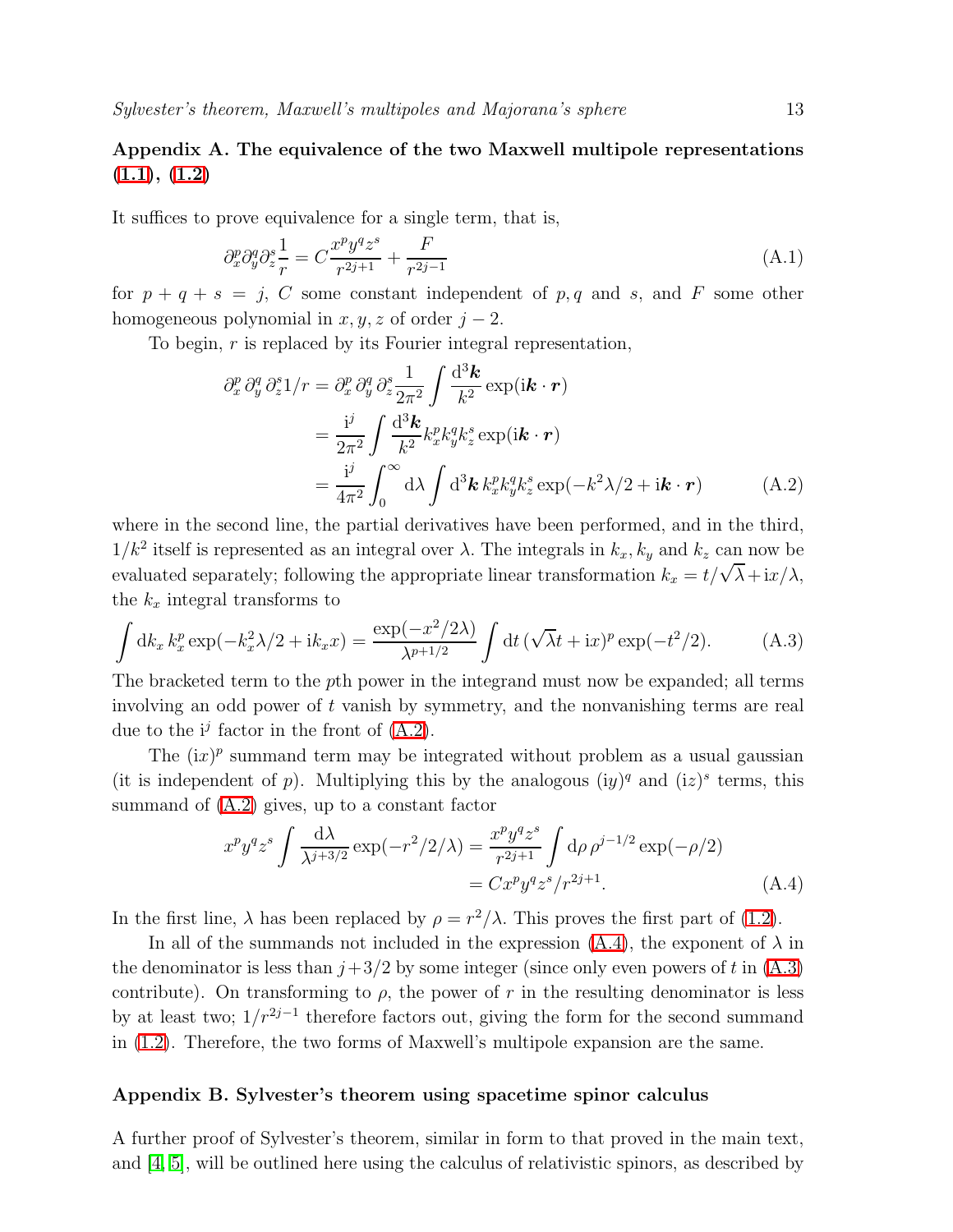Penrose and Rindler [\[24,](#page-15-24) [25\]](#page-15-23), referred to as I and II in this appendix. It should be noted that if algebra of spinors in 3-space were to be used from the outset, as in [\[19\]](#page-15-18) chapter VIII, leads to a more straightforward demonstration (see, in particular, the final section of this chapter).

<span id="page-13-0"></span>Using index notation and employing the summation convention, the function  $f(\theta, \phi)$ with total angular momentum number  $j$  may be written

$$
f(\theta, \phi) = T_{a\cdots g} u^a(\theta, \phi) \cdots u^g(\theta, \phi),
$$
\n(B.1)

where  $u^a(\theta, \phi)$  denote the components of the unit vector  $\mathbf{u}(\theta, \phi)$  (and, in the following, the vector itself). In [\(B.1\)](#page-13-0),  $T_{a\cdots g} = T_{(a\cdots g)}$  denotes a real, completely symmetric rank j tensor (with round brackets  $(\cdots)$  denoting complete symmetrization, as usual), which is traceless with respect to contraction with any pair of indices. Where convenient, it will be assumed that the basis is fixed.

It is important to note that to use the spacetime spinor calculus, the indices in [\(B.1\)](#page-13-0) have to be over 4-dimensional minkowskian spacetime (with signature −2). However, Maxwell's multipoles are a feature of 3-dimensional space only, so it is assumed that there is an absolute newtonian time direction, that is, a timelike 4-vector  $v^a = (\sqrt{2}, 0, 0, 0)$ , and  $T_{a\cdots g}$ ,  $u^a(\theta, \phi)$  lie on the 3-dimensional spacelike hypersurface orthogonal to  $v^a$ .

All tensor indices  $a, b, \ldots$  can be replaced by pairs of spinor indices  $AA', BB', \ldots$ , using the Infeld-van der Waerden symbols  $g_a^{AA'}$ ; in the present case, these are simply the three Pauli matrices and the identity, with a  $2^{-1/2}$  prefactor (I section 3.1). The primed indices are complex conjugated coordinates, and spinor indices are raised and lowered using the antisymmetric symbols  $\varepsilon_{AB}$ ,  $\varepsilon^{AB}$ ,  $\varepsilon_{A'B'}$ ,  $\varepsilon^{A'B'}$ , where  $\varepsilon_{01} = \varepsilon_{0'1'} = \varepsilon^{01} = \varepsilon^{0'1'}$  $+1$  (I section 2.5).

Thus, for instance,

$$
v_a v^a = v_{AA'} v^{AA'} = 2,
$$
\n(B.2)

implying that  $v^{AA'}$  is simply the identity matrix  $\sqrt{2}g_0^{AA'}$ . Therefore (II p461),  $v_A^{A'}$ ,  $v_{A'}^{A}$ may be used to convert between primed and unprimed indices; the relevant components are

$$
v_0^{0'} = v_{0'}^0 = v_1^{1'} = v_{1'}^1 = 0, \quad v_1^{0'} = v_{0'}^1 = +1, \quad v_0^{1'} = v_{1'}^0 = -1.
$$
 (B.3)

Since the tensor  $T_{a\cdots a}$  is symmetric and traceless, the corresponding spinor  $T_{A\cdots GA'\cdots G'}=T_{(A\cdots G)(A'\cdots G')}$  is totally symmetric in its primed and its unprimed indices (I p146). Furthermore, since the tensor is real, the spinor is hermitian:

$$
\left[T_{(A\cdots G)(A'\cdots G')} \right]^* = T^*_{(A'\cdots G')(A\cdots G)} = T^*_{(A\cdots G)(A'\cdots G')} = T_{(A\cdots G)(A'\cdots G')}.
$$
 (B.4)

<span id="page-13-1"></span>In the second line, the indices have been rearranged (since the ordering of primed indices with respect to unprimed is unimportant), and in the third, reality of the components of T was used (I pp123-4). Since T is orthogonal to the timelike vector  $v$ , in terms of spinors,

$$
T_{(A\cdots G)(A'\cdots G')}v^{AA'} = 0.
$$
\n(B.5)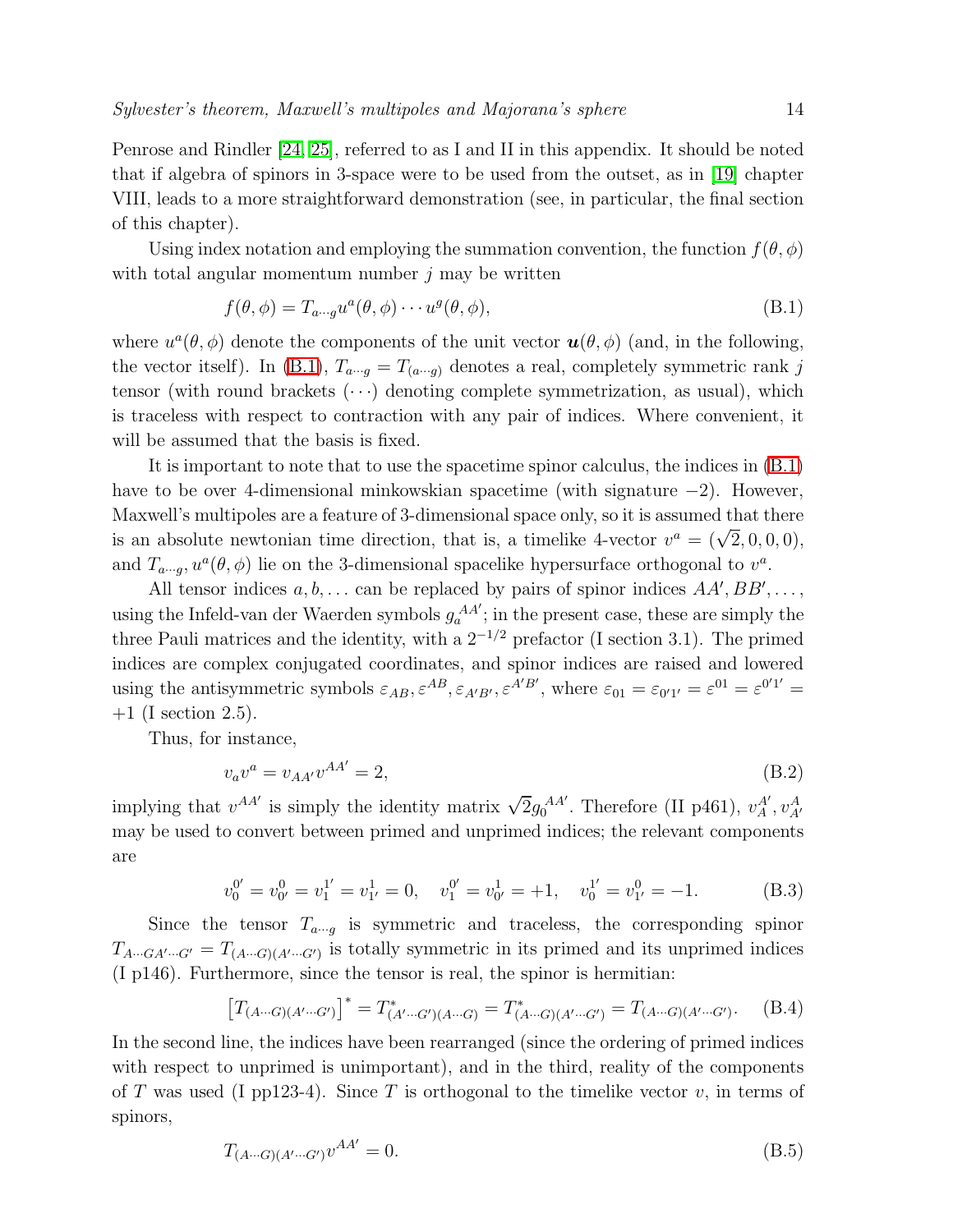Sylvester's theorem, Maxwell's multipoles and Majorana's sphere 15

This spinor may be expressed completely in unprimed indices,

$$
\tau_{(A\cdots G)(A_1\cdots G_1)} = T_{(A\cdots G)(A'\cdots G')} v_{A_1}^{A'} \cdots v_{G_1}^{G'}.
$$
\n(B.6)

Contracting any two indices from each of the two sets gives

$$
\tau_{(A\cdots G)(A_1\cdots G_1)}\varepsilon^{AA_1} = T_{(A\cdots G)(A'\cdots G')}v_{A_1}^{A'}\varepsilon^{AA_1}v_{B_1}^{B'}\cdots v_{G_1}^{G'}
$$
  
=  $-T_{(A\cdots G)(A'\cdots G')}v^{AA'}v_{B_1}^{B'}\cdots v_{G_1}^{G'}$   
= 0 (B.7)

by [\(B.5\)](#page-13-1). This shows that  $\tau$  is symmetric with respect to indices in its two symmetrised sets, and thus is totally symmetric:  $\tau_{(A\cdots G)(A_1\cdots G_1)} = \tau_{(A\cdots G A_1\cdots G_1)}$ .

<span id="page-14-0"></span>This totally symmetric spinor may be canonically decomposed (I proposition  $(3.5.18)$ ,

$$
\tau_{(A\cdots GA_1\cdots G_1)} = \alpha_{(A}\cdots \gamma_G \alpha'_{A_1} \cdots \gamma'_{G_1)},
$$
\n(B.8)

<span id="page-14-1"></span>where spinors are primed when their index has subscript 1. This step is, of course, equivalent to Majorana's theorem, which is proved (I p162) by using the fundamental theorem of algebra on the order  $2j$  (Majorana) polynomial

$$
\tau(\zeta) = \tau_{(A\cdots G_1)}\xi^A \cdots \xi^{G_1} \quad \text{where} \quad \xi^A = \begin{pmatrix} 1 \\ \zeta \end{pmatrix}.
$$
 (B.9)

and a spin frame is chosen where the complex number  $\zeta \neq 0$ .

It is necessary to show that the roots of this polynomial are antipodal, since then the spinors in the decomposition [\(B.8\)](#page-14-0) are arranged in antipodal pairs, which will be demonstrated similarly to [\(3.6\)](#page-6-2). The spinors  $\xi^A$  may be replaced by conjugated, primed spinors  $\eta^{*A'}$  using  $v_A^{A'}$ ,

$$
\eta^{*A'} = -v_A^{A'} \xi^A.
$$
\n(B.10)

<span id="page-14-2"></span>From  $\xi^A$  defined in [\(B.9\)](#page-14-1), [\(B.10\)](#page-14-2) gives

$$
\eta^A = \begin{pmatrix} -\zeta^* \\ 1 \end{pmatrix} \propto \begin{pmatrix} 1 \\ -1/\zeta^* \end{pmatrix}.
$$
 (B.11)

The polynomial [\(B.9\)](#page-14-1) may thus be written in terms of  $\xi$  and  $\eta$ ,

$$
\tau(\zeta) = (-1)^{j} T_{(A\cdots G)(A'\cdots G')} \xi^{A} \cdots \xi^{G} \eta^{*A'} \cdots \eta^{*G'}.
$$
\n(B.12)

Since the components of T are real, conjugation of the polynomial gives the same result as in [\(3.6\)](#page-6-2):

$$
\tau(\zeta)^{*} = (-1)^{j} T^{*}_{(A'\cdots G')(A\cdots G)} \xi^{*A'} \cdots \xi^{*G'} \eta^{A} \cdots \eta^{G}
$$
  
=  $(-1)^{j} T_{(A\cdots G)(A'\cdots G')} \eta^{A} \cdots \eta^{G} \xi^{*A'} \cdots \xi^{*G'}$   
 $\propto \tau(-1/\zeta^{*}).$  (B.13)

Thus the roots are antipodal.

Transforming the Maxwell multipole form of [\(1.2\)](#page-1-1) into spinor form is equivalent to  $\tau_{(A\cdots G_1)}$ , in the sense of I p140: it equals it, plus combinations of lower rank spinors combined with the antisymmetric symbol. This equivalence relation is equivalent to ignoring the second summand in the multipole decomposition [\(1.2\)](#page-1-1). Thus Sylvester's theorem is proved.